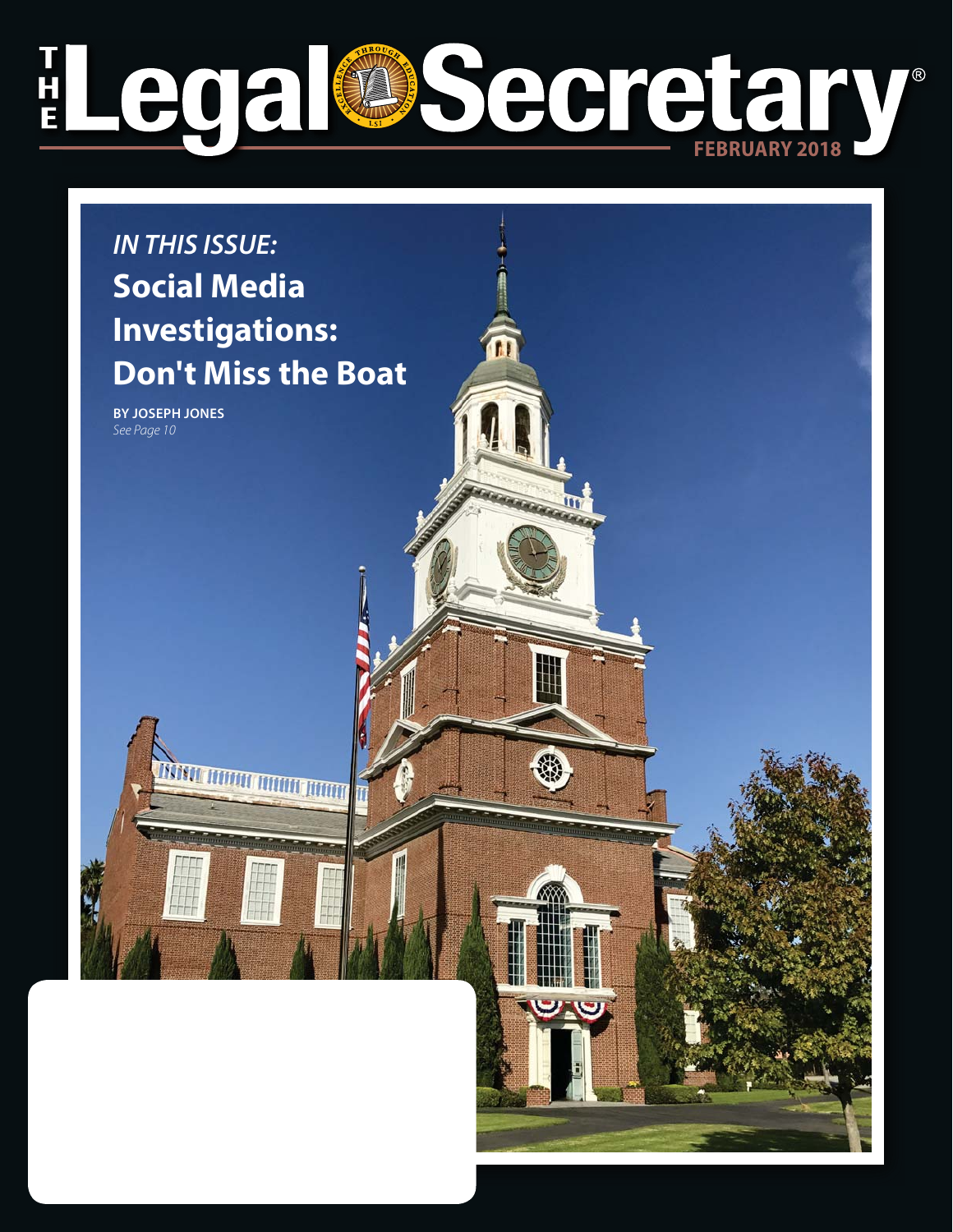

JOSEPH JONES is a licensed Private Investigator and the Vice President of Bosco Legal Services, Inc. Joseph is a Certified Social Media Intelligence Expert, has degrees in Social & Behavior Sciences and Psychology, and holds multiple certifications in Open Source and Cyber Intelligence. He is a court recognized expert and has received specialized training from the military, various law enforcement agencies, and the nation's top private intelligence firms. When he's not tracking down bad guys or helping law firms and insurance companies uncover the truth, he enjoys spending time with his beautiful wife and 4 active children.

# **Social Media Investigations: Don't Miss the Boat**  $\mathbf{F}$   $\bullet$   $\mathbf{O}$   $\mathbf{S}$   $\bullet$

**BY JOSEPH JONES - SUBMITTED BY SAN GABRIEL VALLEY LSA**

To begin, I will provide you with a few definitions

and explanations. We refer to internet/cyber investigations as Social Media Investigations (SMI). In reality, we are talking about using Open Source Intelligence (OSINT), which involves searching on both the surface web and the deep web; in addition to searching all of the well-known Social Media (SM) platforms (Facebook, YouTube, Instagram, etc.) as well as more obscure forms of SM such as blogs, chat forums, etc.

#### **WHY SMI**

The internet has become so pervasive in our society that it has changed the way we do almost everything. As of mid- 2017, Facebook had approximately 2.1 billion monthly users, Instagram had approximately 800 million monthly users, and Twitter had approximately 330 million monthly users. Those are just 3 of the top SM platforms, and that doesn't take into account LinkedIn, Pinterest, Snapchat, Flicker, YouTube, Reddit, and an endless list of other SM platforms that people are using. With SM usage this great, chances are high that the parties involved in your case are on SM. And even if they aren't on SM, someone close to them most likely is, which means that photos and other information about a subject may still be available online, even if they don't personally have any SM accounts.

This is relevant because often the information legal professionals need to make informed decisions is available on SM. Examples of information commonly posted online includes where people are going, what they are doing, family/romantic relationships, employment information, political views, etc. Whether you're dealing with a business dispute, personal injury, wrongful termination, malpractice, or just about any other type of legal case, it is likely that there is someone putting information on SM that will help you get a better understanding of the facts and circumstances surrounding the case and the players.

## **LOCATING CONTENT**

The problem with a Google search is that Google gives you everything it can regarding your search terms, and will return several hundred thousand (or more) results for most searches. Knowing how to cut through the garbage and find

exactly what you're looking for is an important tool when conducting a SMI. While there are many ways to go about this, an efficient way to narrow your search and pinpoint useful information is to utilize Boolean search logic (similar to what you use when conducting legal research).

Depending on the platform, SM can have a similar problem because people often use aliases when setting up their profiles, so it can be difficult using standard search methods to locate accounts. If you're having a hard time locating your subject's account, try using their nickname, or locating an account for a known friend or relative, and then backtrack your way to their account. If you keep running into roadblocks due to privacy settings on someone's account, keep in mind that they have no control of the privacy settings for content posted on their friend's pages or photos. While the process of finding this type of information is too complicated (and proprietary) to outline here, keep in mind that just because someone sets their SM accounts to private doesn't mean that a significant amount of information about them can't legally be obtained online.

## **USE AS EVIDENCE**

If there's one thing that you should take away from this article, it should be that anything obtained via a SMI is evidence and should be treated as such. Think in terms of establishing foundation, authentication, and chain of custody. To establish foundation, the person collecting the information should be tracking when and how they found the content, and it should be someone who would be able to testify if need be. To authenticate, the content needs to be forensically preserved and the metadata for the content, whether it be a webpage or a SM post, needs to be extracted. Metadata is the HTML code behind the information. While